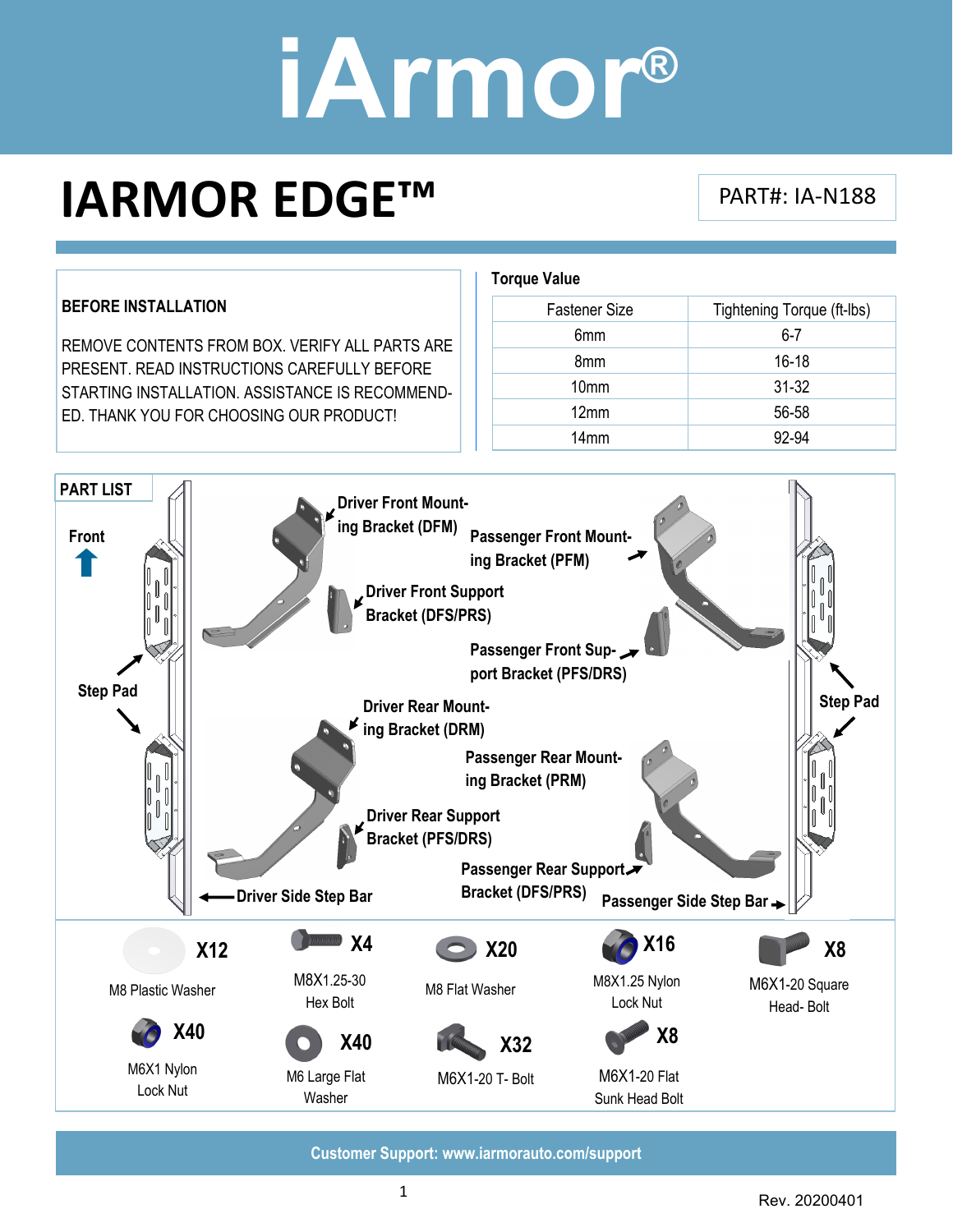The instruction here is for your reference only. We strongly recommend the professional installer for best result. We are not responsible for any damage caused by the installation.

### **STEP 1**

Install the Step Pads onto the step bars with (32) M6X1-20 T-Bolts, (32) M6 Large Flat Washers, (32) M6X1Nylon Lock Nuts and (8) M6X1-20 Flat sunk head bolts.



#### **STEP 2**

Start the installation under the driver/left side of the vehicle. Locate the front factory running board mounting location along the inner side of the body, **(Fig 1)**.



**(Fig 1) Typical mounting location** 

#### **STEP 3**

Slide (1) Plastic Washer over each of the (3) factory mounting studs in the body panel, **(Fig 2)**.

**IMPORTANT: The Plastic Washers are designed to prevent corrosion between the rocker panel and the steel mounting brackets.** 



**(Fig 2) Thread Plastic Washers onto all mounting studs**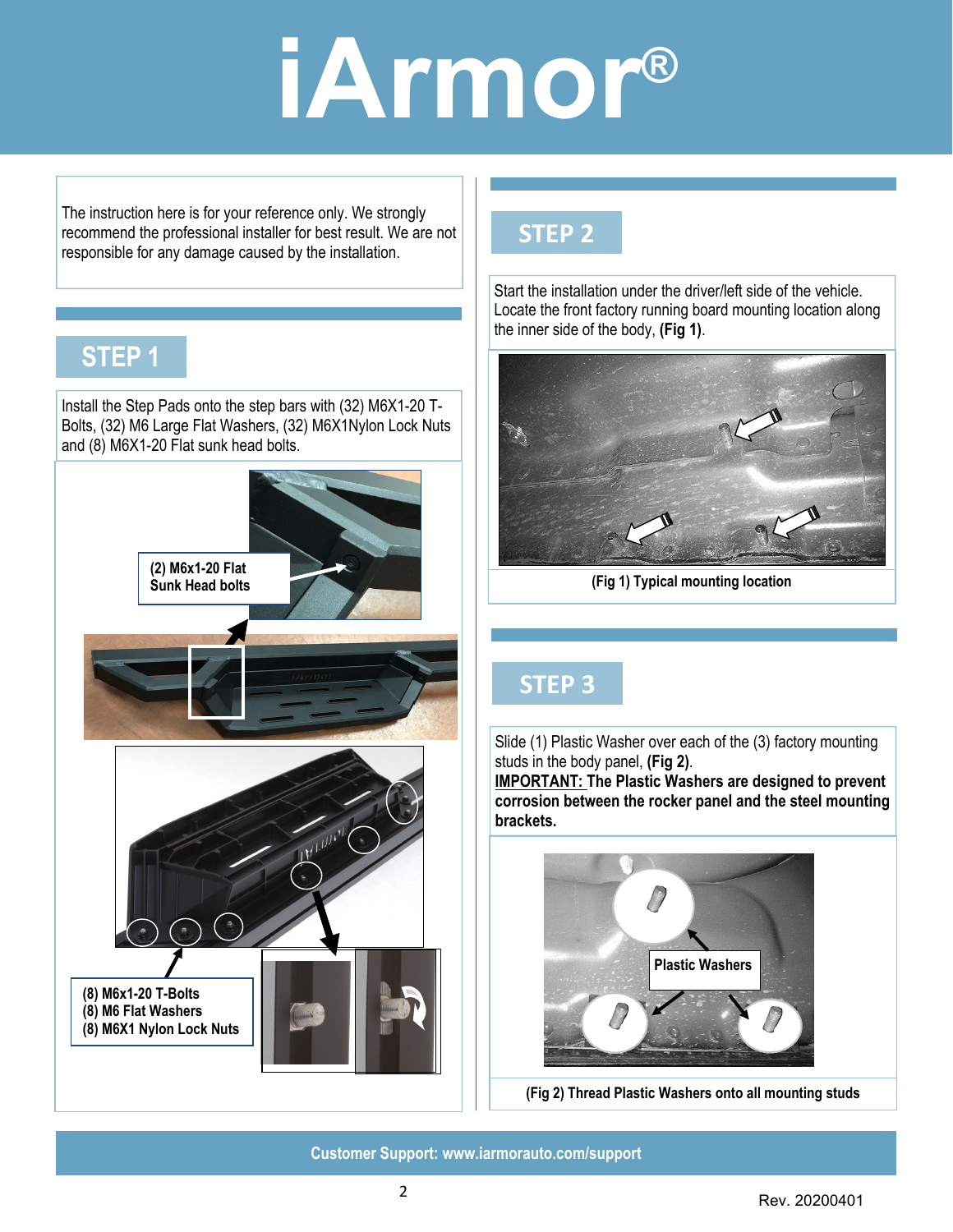### **STEP 4**



### **STEP 5**

Attach the Assembled Driver Front Mounting Bracket to the (3) factory studs with (3) M8 Flat Washers and (3)M8X1.25 Nylon Lock Nuts, **(Fig 6)**. Leave brackets loose at this time.



**(Fig 6) Driver Front Mounting Bracket Installed** 

### **STEP 6**

Repeat Step 5 to install the remaining Assembled Driver Rear Brackets.

### **STEP 7**

Once (2) driver side brackets are installed, attach the Assembled Driver Side Step Bar onto the Mounting Brackets with (4) M6X1-20 Square Head Bolts, (4)M6 flat washers and (8)M6x1 Nylon Lock Nuts, **(Fig 7)**. Do not fully tighten hardware at this time.